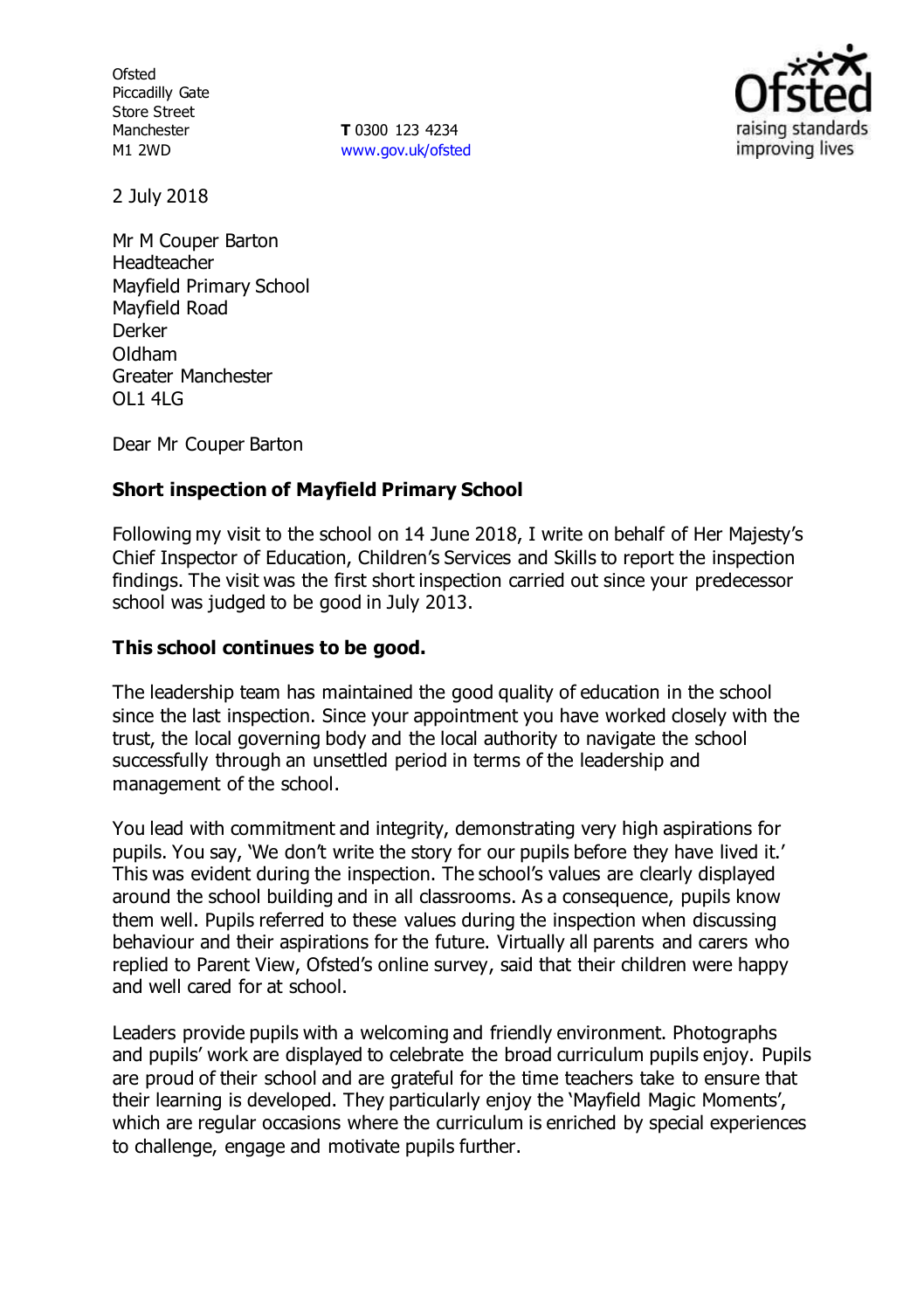

During the inspection, we considered areas where further work is required to support the school's improvement. You are aware that, while much improvement has been made to the teaching of writing throughout school, further work is required to ensure that pupils' attainment increases by the end of key stages 1 and 2, and to more closely reflect rates of attainment seen nationally. Additionally, the school's evaluation accurately identifies that leaders must reduce rates of persistent absence and increase attendance for pupils. Finally, the teaching of reading should be further improved, most notably for pupils who are disadvantaged, to help to develop their spelling, vocabulary and reading comprehension skills.

### **Safeguarding is effective.**

The leadership team ensures that all safeguarding arrangements are fit for purpose. Visitors are checked thoroughly on entry to the school and information is provided relating to safeguarding, including fire-safety procedures. New members of staff are subject to rigorous pre-employment checks to ensure that they do not pose any risk to pupils.

Pupils demonstrate a clear understanding of how to stay safe in the real world and online. They have a well-developed respect for diversity and are grateful for the way in which they are cared for by their teachers. Staff and governors receive a broad range of information and regular training in the area of safeguarding. This ensures that support provided to pupils is timely and appropriate.

### **Inspection findings**

- At the start of the inspection I shared with you a number of lines of enquiry. The first considered actions taken by leaders to improve pupils' behaviour and welfare. You are aware that, historically, behaviour has not been strong enough in school. Leaders have worked proactively to improve this area. Pupils receive rewards for good behaviour. Additionally, statements celebrating positive behaviour are displayed around school. You make your expectations clear to pupils and provide well-structured care, guidance and support. You have created a nurture room where pupils who are struggling with their behaviour or emotions can visit to receive advice and support from members of the pastoral team. As a result, pupils say that behaviour in school is good and bullying is rare. When bullying does happen, teachers resolve issues effectively. This was evident during the inspection when we analysed behaviour records and observed pupils' behaviour in school.
- Your own evaluation of the school's effectiveness has highlighted that the rate of pupils' absence, including persistent absence, is too high. Leaders are working hard to address this issue. You work effectively with the pastoral team to monitor rates of absence closely. Absence is followed up immediately, using a range of strategies, including visiting families at home. Pupils receive rewards for good attendance. While much work has been done in this area and improvements have been seen for some groups of pupils, further work is required to reduce persistent absence, so rates reflect those seen nationally.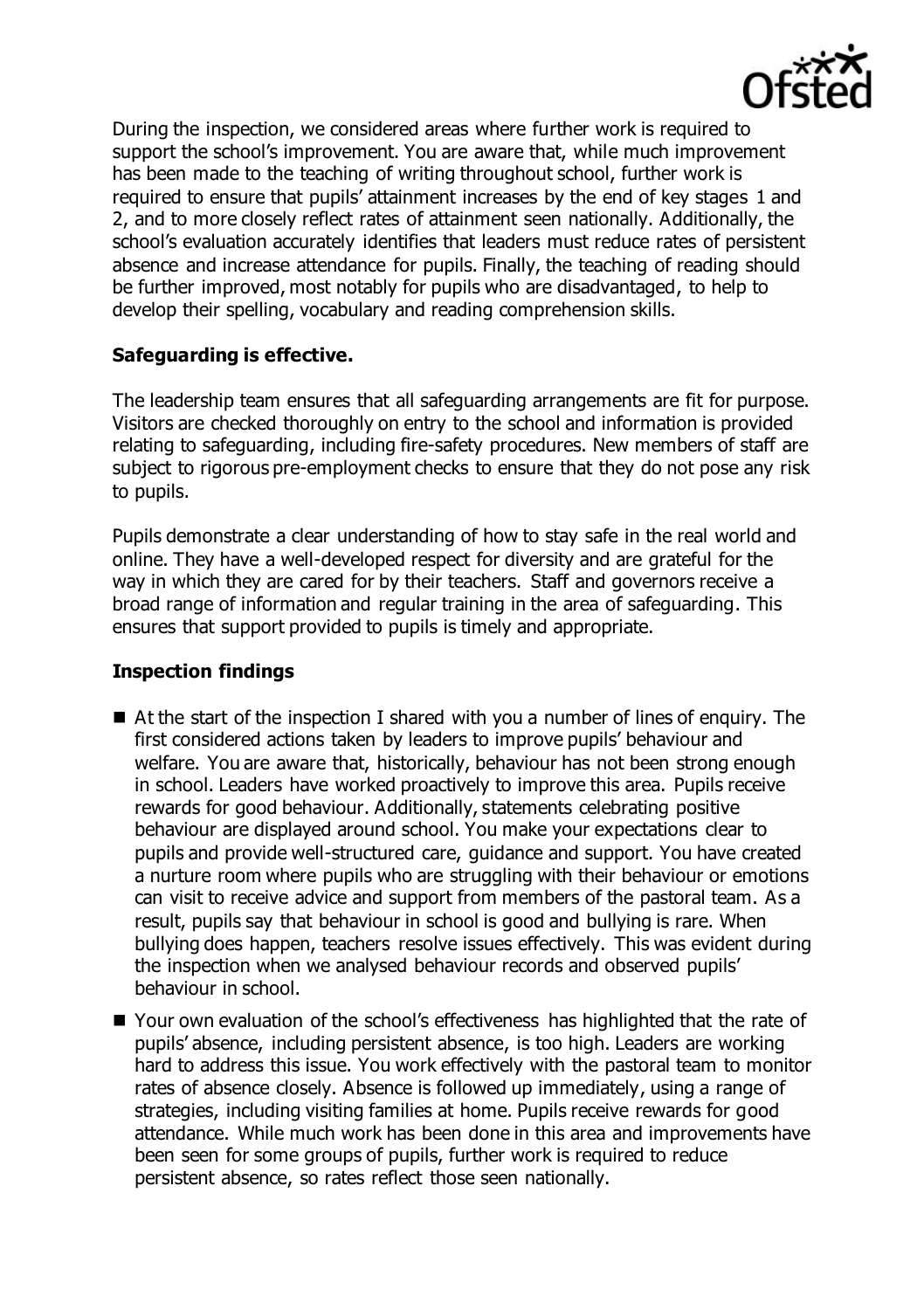

- My next line of enquiry considered what leaders are doing to improve pupils' phonics and other reading skills in the early years and key stage 1. Staff receive training to ensure that they are secure in their teaching of phonics. The progress of pupils is closely monitored and additional support provided where it is required. The books that pupils take home allow them to practise the sounds taught in school. Progress from pupils' initial starting points is strong and the school's current performance information shows a rise in pupils' phonic skills in Year 1. Nevertheless, the proportion of pupils reaching the expected standards for their age in the Year 1 phonics screening check, while improving, is still below that seen nationally.
- Leaders ensure that teachers and teaching assistants receive training to develop their ability to teach reading comprehension skills. Reading skills are taught systematically throughout the school. Teachers introduce high-quality literature during lessons and pupils enjoy taking part in reading challenges. All classrooms have well-resourced book corners and pupils make good use of the school library. Leaders have introduced a 'reading café' which enables pupils to share books with family members. The success of this approach is evident not only in the high standard of work in both pupils' work and on display, but also in their engagement in reading and development of speaking and listening skills. However, while improvements are evident in current pupils' rates of progress and in aspects of published performance information, pupils' attainment in reading at key stage 1 remains below that seen nationally. This is also the case at the higher standard at the end of key stage 2.
- Leaders use the pupil premium funding effectively to ensure that disadvantaged pupils receive additional support with their reading and writing skills. Teachers use assessment effectively to identify areas where extra support is required. This support is provided during lessons and in small group sessions. As a consequence of these actions, the school's own performance information shows that strong progress is currently being made by disadvantaged pupils from their initial starting points. Additionally, recent published end of key stage 2 performance information shows that the progress of disadvantaged pupils in reading has increased and is currently in line with the top 20% of pupils nationally. However, the proportion of these pupils achieving the expected and higher standards of attainment in reading and writing at key stages 1 and 2 is still below that seen nationally.
- You have successfully identified and dealt with historical inaccuracies in the assessment of pupils' achievement in key stage 1. Focused training and the improved use of the tracking and assessment system have helped to increase the level of challenge for pupils and the accuracy of teachers' assessment of pupils' performance. The school's most recent published end of key stage 1 performance information shows that the proportion of pupils achieving the expected standard in writing and mathematics, and the proportion reaching the higher standard in mathematics, have risen for all pupils, including those who are disadvantaged.
- My final line of enquiry concerned ways in which pupils are supported to develop their skills in writing throughout the school. Leaders monitor pupils' progress in writing and have identified that pupils require additional support in the areas of spelling, grammar and vocabulary development. A new writing strategy has been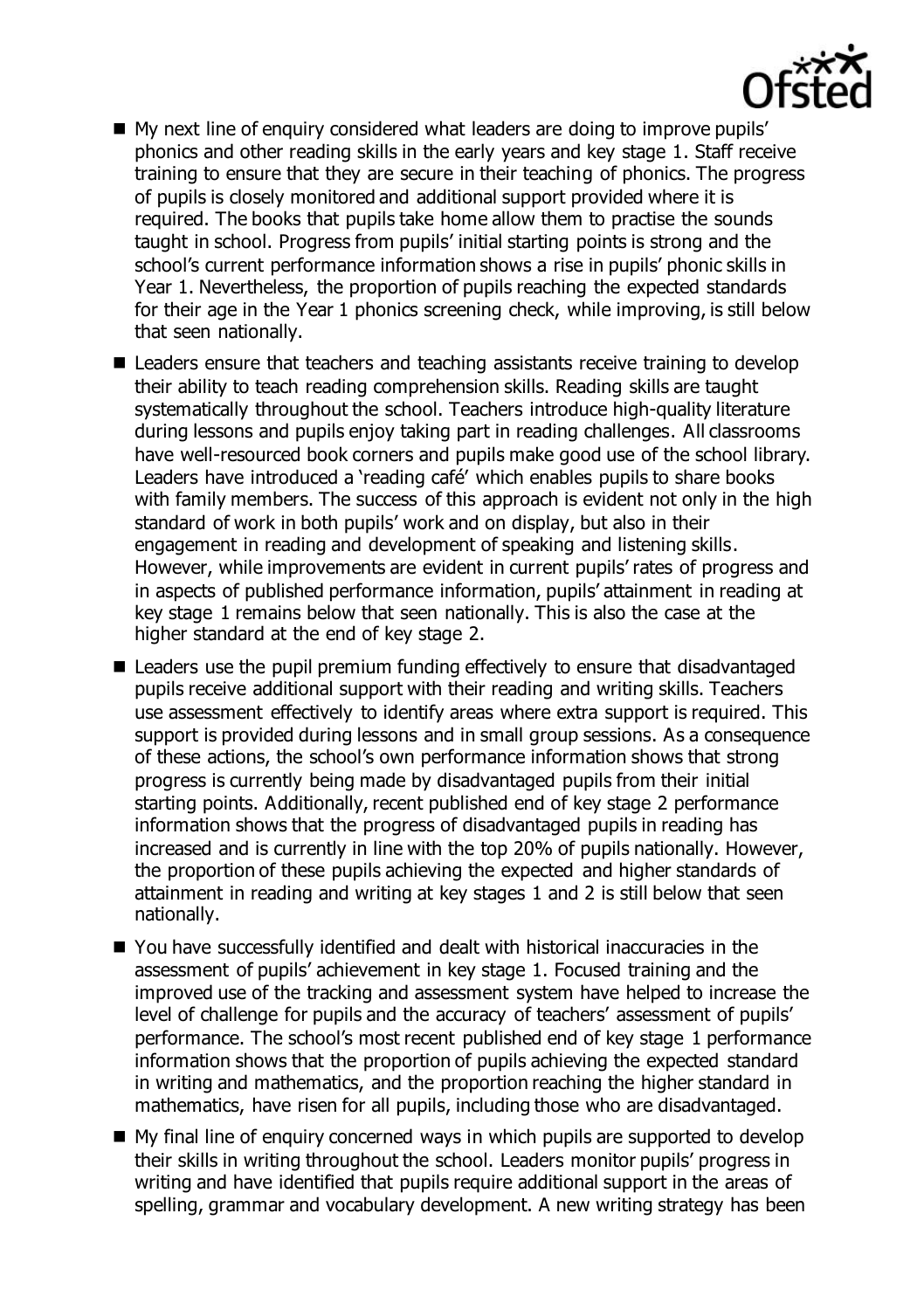

put in place throughout school to specifically address these skills. Leaders ensure that pupils' writing activities link to high-quality reading texts. Pupils write at length in subjects across the curriculum. Enrichment activities are regularly provided to stimulate learning. For example, visits from local authors promote a love of storytelling. Pupils' writing skills are improving. The work in their books shows evidence of progress across a wide range of writing styles throughout the curriculum. While published end of key stage 2 performance information shows that pupils' progress in writing is broadly average, further time is required to fully embed this new system of teaching and to raise attainment at key stages 1 and 2.

### **Next steps for the school**

Leaders and those responsible for governance should ensure that:

- $\blacksquare$  they work closely with parents to ensure that persistent absence is reduced to reflect more closely absence rates seen nationally
- writing skills, including pupils' use of grammar, punctuation, spelling and vocabulary are further embedded to ensure that the attainment of all pupils, including those who are disadvantaged, improves at the end of key stages 1 and 2 to reflect more closely the national average
- $\blacksquare$  a greater number of pupils achieve the expected standards for their age in the Year 1 phonics screening check
- $\blacksquare$  the attainment of pupils, including those who are disadvantaged, improves in reading to reflect more closely that seen nationally on average at the end of key stages 1 and 2.

I am copying this letter to the chair of the governing body and the chief executive officer of the multi-academy trust, the regional schools commissioner and the director of children's services for Oldham. This letter will be published on the Ofsted website.

Yours sincerely

Gill Pritchard **Her Majesty's Inspector**

### **Information about the inspection**

During the inspection, I held meetings with you and the deputy headteacher to discuss issues relating to school improvement. I also met with the chief executive officer of the trust and a governor. I spoke with the school's business manager about staff recruitment procedures. I met with subject leaders to discuss pupils' current performance in the school and the pastoral team to discuss procedures linked to safeguarding and pupils' behaviour and welfare. I also met with the school's improvement partner. I had a formal discussion with a group of pupils